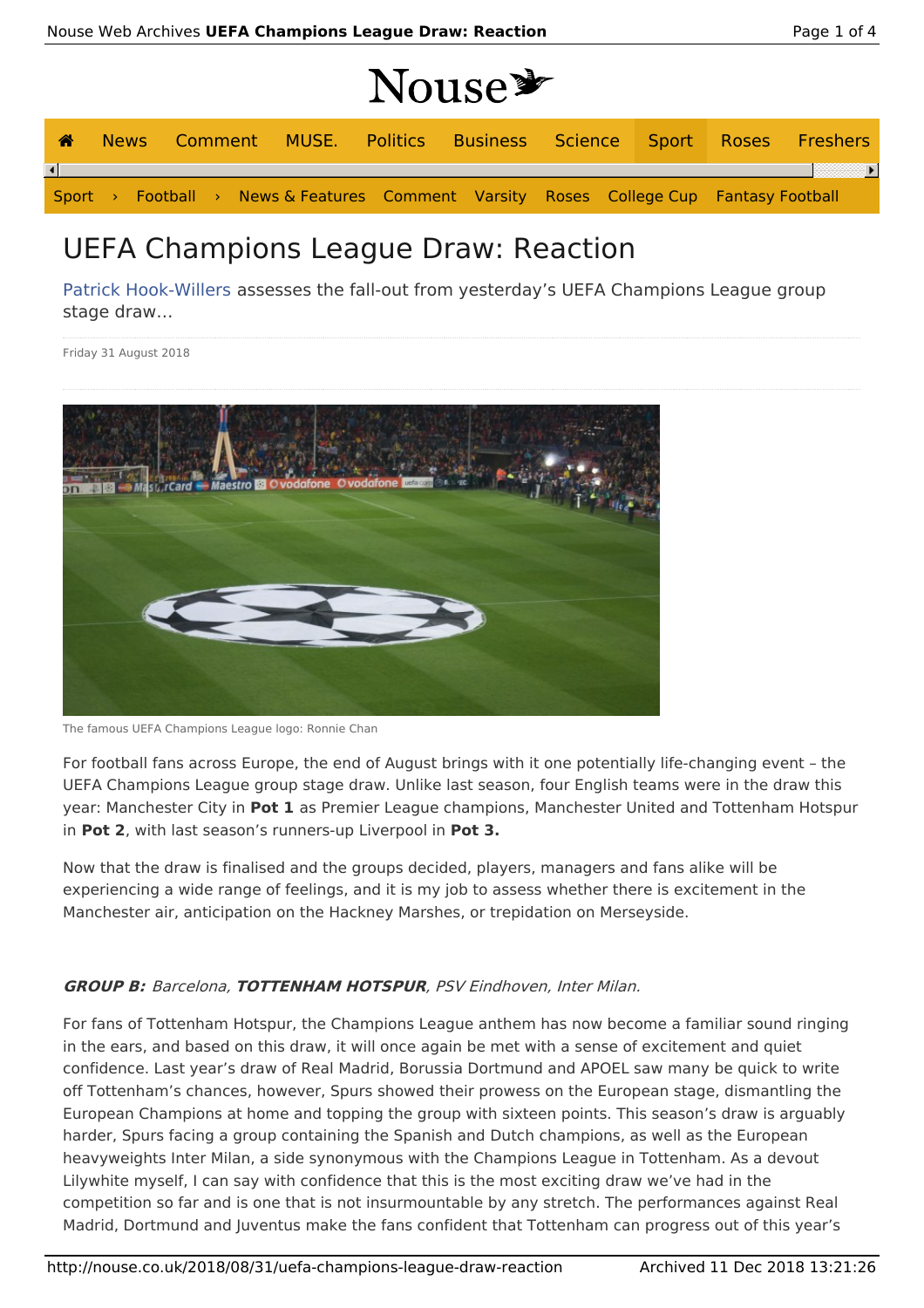#### Nouse Web Archives **UEFA Champions League Draw: Reaction** Page 2 of 4

group with some more 'glory glory' nights under the belt, and aside from the group standings, having the chance to watch Lionel Messi with my own eyes will mean a near life-long ambition will be realised.

#### **Group C:** Paris Saint-Germain, Napoli, **LIVERPOOL**, Red Star Belgrade.

In the week that Noel Gallagher described Liverpool as "like the Queen Mother" for "thinking everyone loves them", Liverpool were handed one of the toughest groups of this year's competition. Big spenders Paris Saint-Germain are now a household European name, possessing one of the few attacking trios more potent than the Reds' own. Despite a new found defensive stability on Merseyside, there won't be too many Liverpool fans confident of containing Neymar, Edinson Cavani and Kylian Mbappé home and away. Aside from PSG, Napoli pose a great threat to any team they face. Last season they ran Juventus to the last two weeks of the season, finishing second in Serie A with 91 points, just four behind the Turin based giants. However, Liverpool supporters will take refuge in the fact that Napoli went out at the group stage last season in a group they should have progressed from, which will give the Reds added confidence going into this campaign. Rhys Carey, a York student and Liverpool fan told Nouse that "it could be an easier draw for sure… I think we'll be aiming for six points from Red Star Belgrade, and I fancy us to win at home against Napoli which would almost see us through. Hopefully we can sneak something away at Napoli or in the PSG games to take top spot." After their outstanding performance in Europe last season in becoming Champions League runners-up, I fully expect Liverpool to progress from this group.

## **Group F: MANCHESTER CITY**, Shakhtar Donetsk, Lyon, Hoffenheim.

For the second year running, the blue half of Manchester has been drawn in a favourable group, and again with Ukrainian side Shakhtar Donetsk. Although they were defeated away to Shakhtar, they will not be worried in the slightest about drawing them again in a group like this. Avoiding disrespect as best I can, Manchester City's three opponents on paper will have Pep Guardiola wondering whether they have been demoted to the Europa League. Former French giants Lyon are a shadow of their former selves, while German outfit Hoffenheim making their first ever appearance in the group stages of the Champions League, after losing in the play-offs last season to Liverpool. Manchester City fans won't be disappointed in not playing another big team early on, as they will likely be reaching the latter stages and facing the giants there, so I expect they'll be delighted. One Manchester City fan said on twitter, "It's about time we got a good draw instead of the usual group of death". Last year's group was not a group of death by any stretch of the imagination, but this person has probably been supporting Manchester United for the past twenty years, so I'll let this one slide.

### **Group H:** Juventus, **MANCHESTER UNITED**, Valencia, BSC Young Boys.

Manchester United are in a bit of a rut at the moment, so getting a draw uncharacteristically tough to what they are used to will only add to the anxiety currently floating around Old Trafford. Being up against 34-time Italian champions and two-time UCL winners Juventus will prove a mammoth task to overcome. Tottenham should have surpassed the Old Lady last season, but the Italian side's big game knowledge and determination saw them through, a test that Manchester United would likely fall short in also, especially given Juventus' recent purchase of Manchester United's favourite son – Cristiano Ronaldo. Spanish side Valencia are also no strangers to Europe's top competition, but have not featured in it since 2015, which will give United fans some comfort. The Swiss side BSC Young Boys will be no pushovers, which is clear when looking at last season's Swiss Super League table. Young Boys finished 15 points clear of UCL regulars FC Basel, which shows that they are not a team to be taken lightly. That being said, Manchester United will still feel they are more than capable of taking six points from them. On the whole, Manchester United fans should be feeling confident of progressing from the group stages, barring any more Mourinho madness.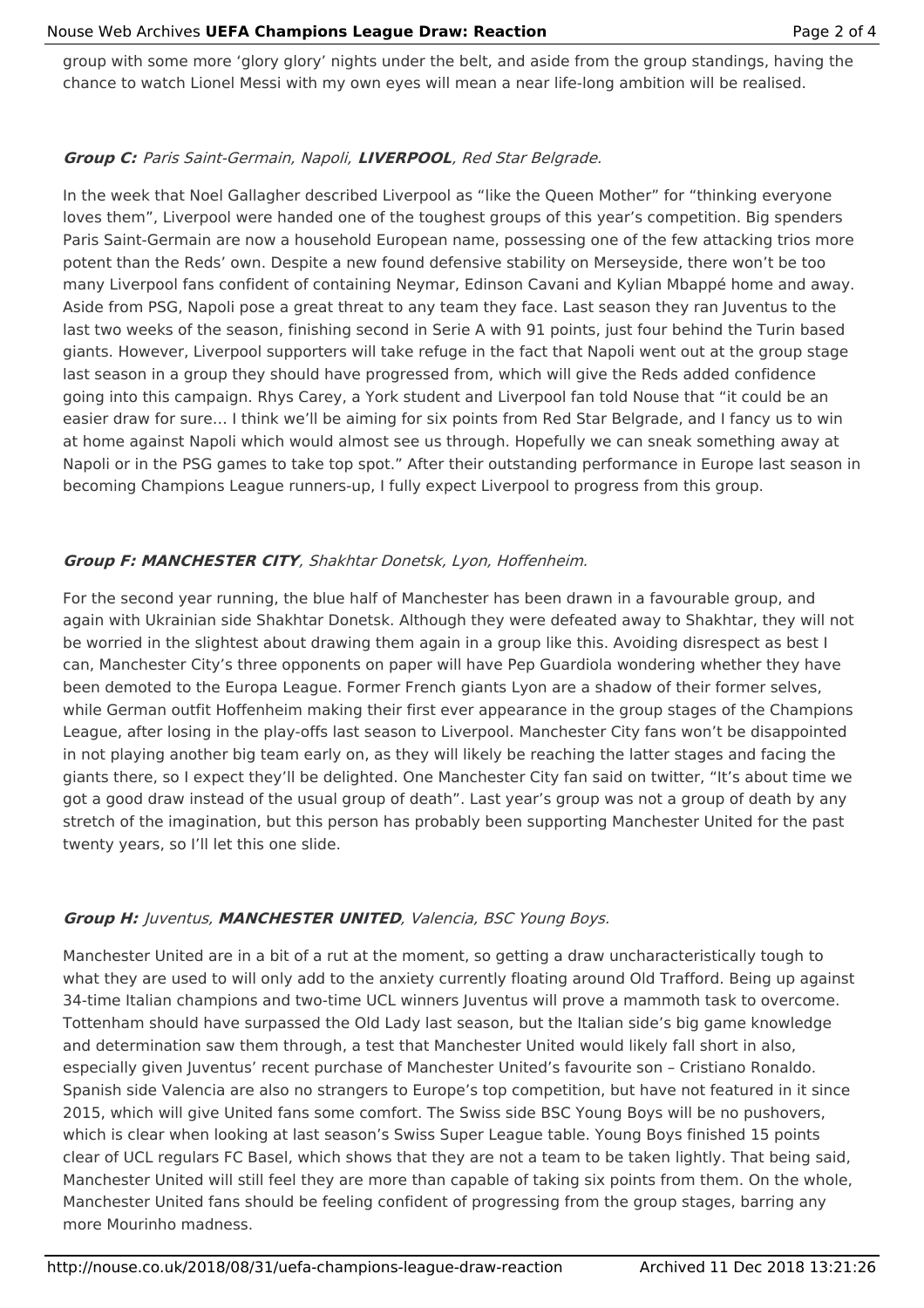Even from this very early point, I'd place money on all the English sides making it out of the group stages. As a future point of reference for my talents as a footballing oracle, here is my predicted Last 16:

Atletico Madrid, Borussia Dortmund; FC Barcelona, **Tottenham Hotspur**; Paris Saint-Germain, **Liverpool**; FC Porto, Galatasaray; Bayern Munich, AFC Ajax; **Manchester City**, Shahktar Donetsk; Real Madrid, AS Roma; Juventus, **Manchester United**.



| Most Read Discussed                                           |  |  |  |  |  |
|---------------------------------------------------------------|--|--|--|--|--|
| 1. Men's Football 3s fight back to win on Derby Day           |  |  |  |  |  |
| 2. Premier League Round-Up: Gameweek 15                       |  |  |  |  |  |
| 3. Zidane the greatest of all time                            |  |  |  |  |  |
| 4. Mind over Matter: An insight into the psychology of boxing |  |  |  |  |  |
| 5. Women's sport to open and close Roses 2019                 |  |  |  |  |  |
| 6. Is lad culture really a bad thing?                         |  |  |  |  |  |

#### Write for Nouse Sport

Get in touch with the editors

Join the Facebook group

| More in Sport                                        |
|------------------------------------------------------|
| York 'Movember' total revealed                       |
| Premier League Round-Up: Gameweek 15                 |
| Premier League Round-Up: Gameweek 14                 |
| Men's Football 3s fight back to win on Derby Day     |
| Premier League Round-Up: Gameweek 13                 |
| Netball 1s show Roses mettle in front of large crowd |

About Nouse Who's Nouse Website Credits Contact Us Advertising